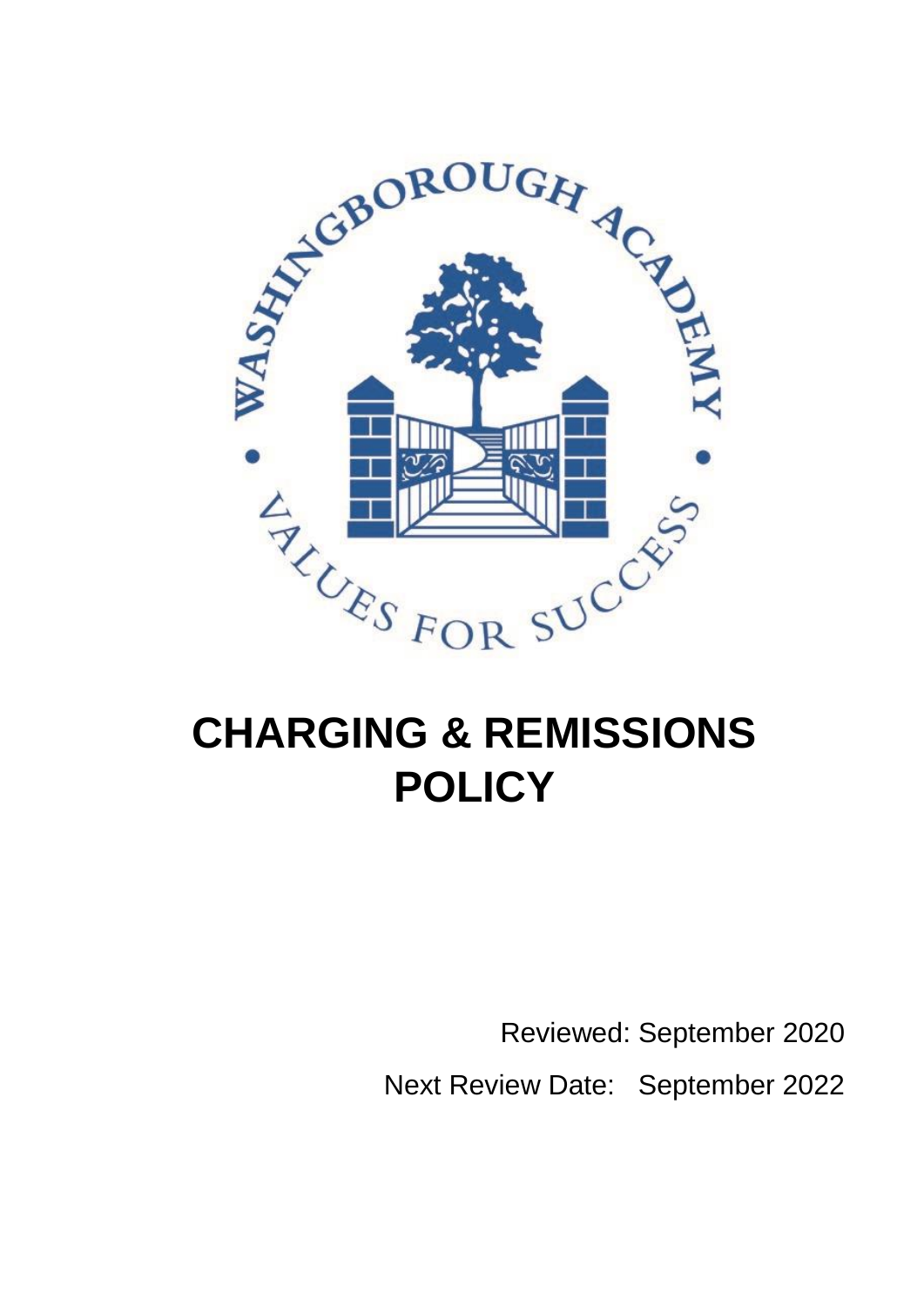

# **Introduction**

This policy has been formulated in accordance with Authority's guidance on: Charging for School Activities.

The purpose of this document is to help the Headteacher and the Governing Body set out their policy on charging and remission for school activities and school visits.

Schools must ensure that they inform parents on low incomes and in receipt of benefits, listed later in this policy, of the support available to them when being asked for contributions towards the costs of school visits.

# **Aim**

The aim of this policy is to set out what charges will be levied for activities; what remissions will be implemented and the circumstances under which voluntary contributions will be requested from parents.

## **Legislation**

This policy is based on advice from the Department for Education (DfE) on [charging for](https://www.gov.uk/government/publications/charging-for-school-activities)  [school](https://www.gov.uk/government/publications/charging-for-school-activities) [activities](https://www.gov.uk/government/publications/charging-for-school-activities) [a](https://www.gov.uk/government/publications/charging-for-school-activities)nd [the Education Act 1996,](http://www.legislation.gov.uk/ukpga/1996/56/part/VI/chapter/III) sections 449-462 of which set out the law on charging for school activities in England. Academies are required to comply with this Act through their funding agreements.

## **Responsibilities**

The Governing Body of the school are responsible for determining the content of the policy and the Headteacher for implementation. Any determinations with respect to individual parents will be considered jointly by the Headteacher and Governing Body.

The Governing Body recognises the valuable contribution that the wide range of additional activities, including clubs, practical activities, trips and residential experiences can make towards pupils' personal and social education. The Governing Body aims to promote and provide such activities both as part of a broad and balanced curriculum for the pupils of the school and as optional activities. The governors endorse the guiding principles contained in the Education Act 1996, in particular that no child should have his/her access to the curriculum limited by charges. If a particular activity is limited to a specific number of pupils, the inclusion of pupils must not refer to the ability or willingness to pay on behalf of the parent.

## **Prohibition of Charges**

The Governing Body of the school recognise that the legalisation prohibits charges for the following:

- Education provided during school hours (including the supply of books, materials, instruments or other equipment);
- Education provided outside of school hours if it is part of the National curriculum, or part of a syllabus for a prescribed public examination that the pupil is being prepared for at the school, or part of religious education;
- Education provided on any trip that takes place during school hours;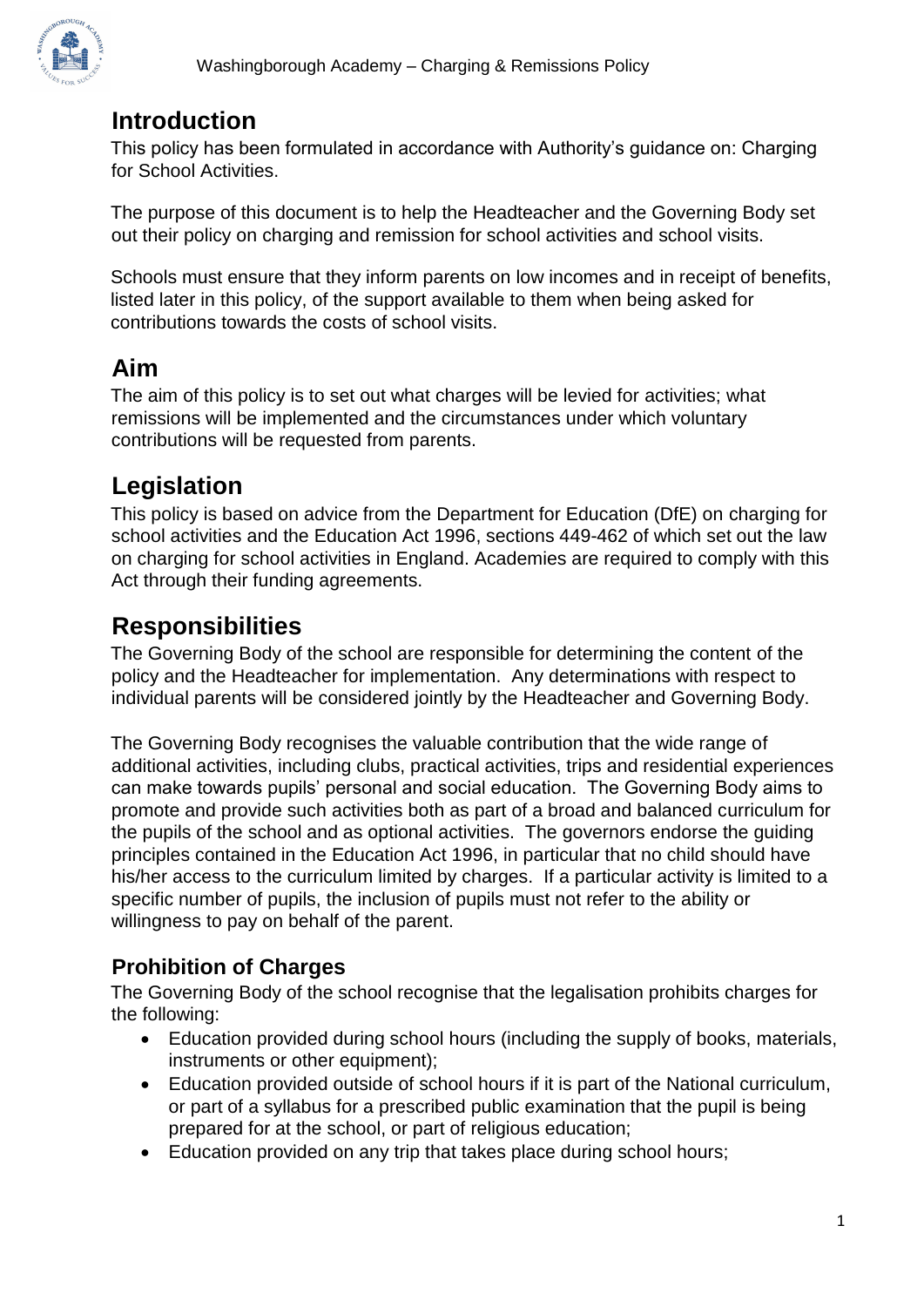

- Education that takes place outside of school hours if it is part of the National Curriculum, or part of a syllabus for a prescribed public examination that the pupil is being prepared for at the school, or part of religious education;
- Supply teachers to cover for those teachers who are absent from school accompanying pupils on a residential trip;
- Transporting registered pupils to or from the school premises, where the Local Education Authority has a statutory obligation to provide transport;
- Transporting registered pupils to other premises where the Governing Body or Local
- Education Authority has arranged for pupils to be educated;
- Transport that enables a pupil to meet an examination requirement when he has been prepared for the examination at the school
- Transport provided in connection with a school trip.

## **Charging**

The Governing Body reserves the right to make a charge in the following circumstances for activities organised by the school:

- Activities outside of school hours including clubs
- The full cost to each pupil of any activities deemed to be optional extras taking place outside school hours including residential visits
- Breakages

#### **Residential visits**

A charge will be made for the coast of board, lodging and travel costs and visits to attractions that are not deemed 'educational' (subject to statutory exceptions) the cost will not exceed the actual cost of provision. See remissions for further details.

## **Music Tuition**

Although the government states that all education provided during school hours must be free, music lessons are an exception to this rule.

The Education and Inspections Act 2006 introduced a regulation-making power which allowed the Department for Children, Schools and Families to specify circumstances where charging can be made for music tuition. The new regulations, which came into force in September 2007, provide pupils with greater access to vocal and instrumental tuition.

Charges may now be made for teaching individual pupil or groups of any appropriate size (provided that the size of the group is based on sound pedagogical principles) to play a musical instrument or to sing.

#### **Breakages**

In cases of wilful or malicious damage to equipment or breakages, or loss of school books or equipment on loan to pupils, the Headteacher, in conjunction with the Chair of the Governing Body, may decide to make a charge. Each incident will be dealt with on its own merit and at their discretion.